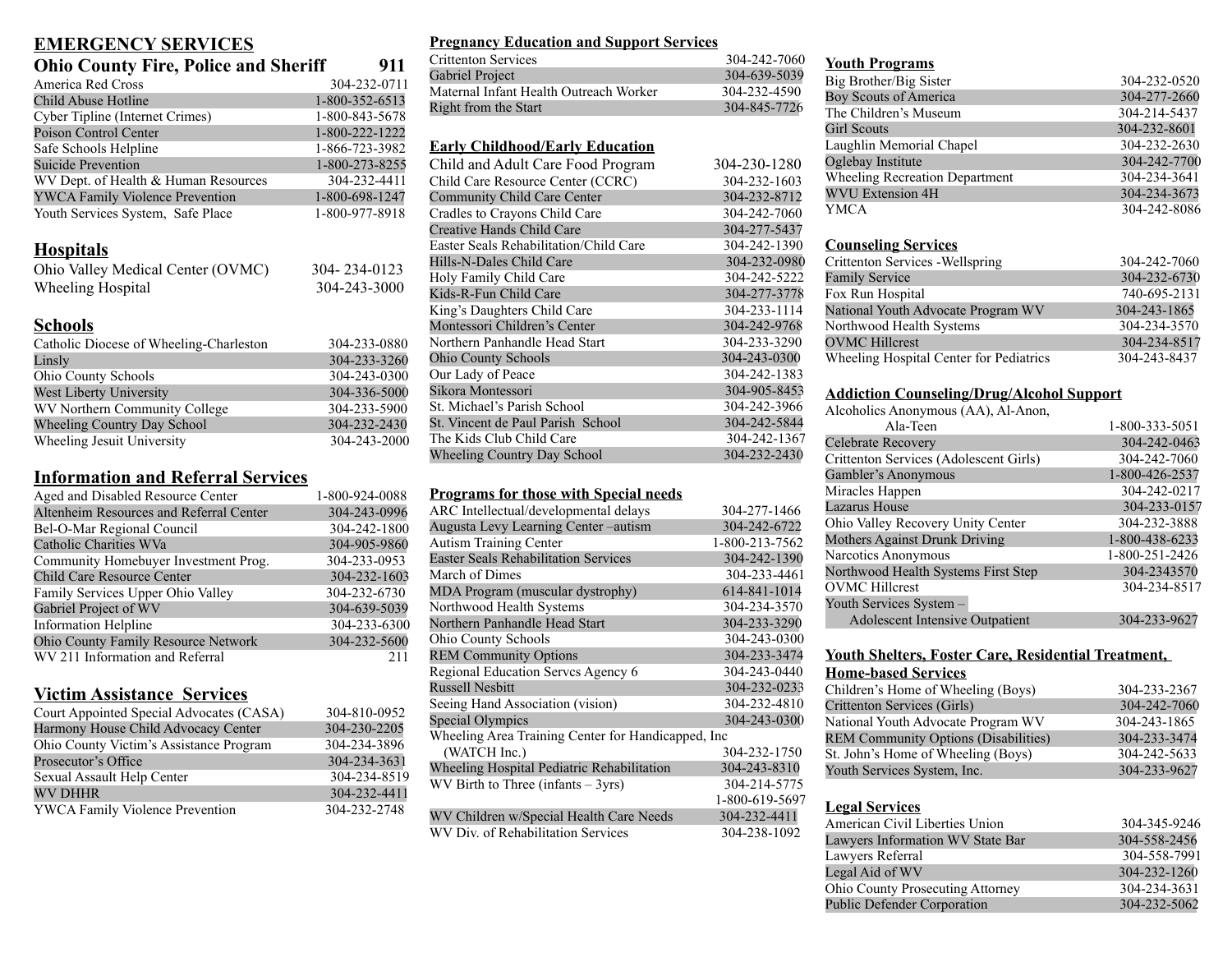| Wheeling Human Rights Commission                                     | 304-234-3609                 |
|----------------------------------------------------------------------|------------------------------|
| <b>Utilities</b>                                                     |                              |
| American Electric Power (AEP)                                        | 1-800-852-6942               |
| <b>Mountaineer Gas</b>                                               | 304-234-0320                 |
| <b>Frontier Communications</b>                                       | 304-232-0259                 |
| Wheeling/Ohio County Water                                           | 304-234-3762                 |
|                                                                      |                              |
| <b>Military Family Support</b>                                       |                              |
| Carenet                                                              | 304-344-3141                 |
| Military One Source                                                  | 1-800-342-9647               |
| WV Division of Veteran's Affairs                                     | 304-238-1085                 |
| Wheeling Veterans' Center                                            | 304-232-0587                 |
|                                                                      |                              |
| <b>Health Programs</b>                                               |                              |
| Adolescent Health Initiative Program                                 | 304-845-3300                 |
| AIDS Task Force - Upper Ohio Valley                                  | 304-232-6822                 |
| <b>American Cancer Society</b>                                       | 1-800-227-2345               |
| <b>American Heart Association</b>                                    | 304-277-2756                 |
| American Red Cross                                                   | 304-232-0711                 |
| Black Lung/Occupational Disease Clinic                               | 740-633-1100                 |
| Children's Health Insurance Program                                  | 1-877-982-2447               |
| Dental Hygiene Program at WLU                                        | 304-336-8030                 |
| Depression/Bi-Polar Support Alliance                                 | 304-242-1830                 |
| Lion's Club                                                          | 304-233-6300                 |
| Ohio County Planned Approach to Community Health (PATCH)             |                              |
|                                                                      | 304-234-3682                 |
|                                                                      |                              |
|                                                                      |                              |
| Oh. County Substance Abuse Prevention                                | 304-233-9627<br>304-242-2911 |
| Osiris Shrine Temple<br><b>Tobacco Prevention Coalition</b>          | 304-242-6645                 |
|                                                                      | 304-242-1977                 |
| Valley Hospice and Liza's Place<br>Wellness Council of West Virginia | 304-242-5548                 |
| Wheeling-Ohio Co. Health Dept.                                       | 304-234-3682                 |
| WV Breast & Cervical Cancer Screen                                   | .304-234-3720                |
| WV Division of Rehabilitation Serv.                                  | 304-238-1092                 |
| WV Dept. of Health and Human Res.                                    | 304-232-4411                 |
|                                                                      |                              |
|                                                                      |                              |
| <b>Emergency Shelter/Housing Needs</b>                               | 304-845-8269                 |
| <b>Change Community Action</b>                                       |                              |
| Community Homebuyer Invest. Progr. .                                 | 304-232-6733                 |
| Greater Wheeling Homeless Coalition<br>Habitat for Humanity          | 304-232-6105<br>304-243-7690 |
| North Park Apartments                                                | 304-232-2880                 |
|                                                                      |                              |
| <b>Salvation Army</b>                                                | 304-233-4400<br>304-242-0576 |
| <b>USDA Rural Development</b><br><b>WV DHHR</b>                      | 304-232-4411                 |
| Wheeling Housing Authority                                           | 304-242-4447                 |
| YWCA                                                                 | 304-232-0511                 |
| YWCA Family Violence Prevention                                      | 304-232-2748                 |
|                                                                      |                              |
|                                                                      |                              |
| <b>Transportation Services</b>                                       |                              |
| Burns & Church/Yellow Cab<br>Faith in Action Caregivers              | 304-232-4280<br>304-243-5420 |

| OVMC (Hospital Appts. For patients)               | 304-234-0123 |
|---------------------------------------------------|--------------|
| Ohio Valley Regional Transit Authorit             | 304-232-2190 |
| Wheeling Hospital (Hospital appts)                | 304-243-3000 |
|                                                   |              |
| <b>Clothing Assistance</b>                        |              |
| Catholic Neighborhood Center                      | 304-232-7157 |
| Gabriel Project (infants and toddlers)            | 304-639-5039 |
| House of the Carpenter                            | 304-233-4640 |
| PTA Clothes Closet - Madison                      | 304-243-0366 |
| <b>Salvation Army</b>                             | 304-233-4400 |
| St. Vincent DePaul Store                          | 304-232-4230 |
| YWCA Women's Boutique                             | 304-232-0511 |
|                                                   |              |
|                                                   |              |
| <b>Utilities Assistance</b>                       |              |
| Catholic Neighborhood Center                      | 304-232-7157 |
| House of the Carpenter                            | 304-233-4640 |
| <b>Information Helpline</b>                       | 304-233-6300 |
| <b>Salvation Army</b>                             | 304-233-4400 |
| St. Vincent de Paul Store                         | 304-232-4230 |
| <b>WV DHHR</b>                                    | 304-232-4411 |
|                                                   |              |
| <b>Food Assistance</b>                            |              |
| 4 <sup>th</sup> Street United Methodist (Fridays) | 304-232-3980 |
| Catholic Neighborhood Center                      | 304-232-7157 |
| Greater Wheeling Soup Kitchen                     | 304-233-2992 |
| Meals on Wheels                                   | 304-232-0632 |
| <b>Salvation Army</b>                             | 304-233-4400 |
| St. James Evangelical (4 <sup>th</sup> Tuesday)   | 304-232-6511 |
| St. Luke's Episcopal (11a-2p Tues-Th)             | 304-232-2395 |
| St. Matthew's Episcopal (11am M-F)                | 304-233-0133 |
|                                                   |              |
| <b>Adult/Senior Services</b>                      |              |
| Altenheim Resource & Referral                     | 304-243-0996 |
| Bel-O-Mar Regional Council                        | 304-242-1800 |
| <b>Faith in Action Caregivers</b>                 | 304-243-5420 |
| <b>Family Services</b>                            | 304-233-2350 |
| Medicaid Waiver Case Management/Sr. Services      | 304-230-1280 |
| RSVP (Retired Senior Volunteers)                  | 304-233-0075 |
| Social Security Administration                    | 304-232-7710 |
| WV Lighthouse Senior Program                      | 304-232-6730 |
|                                                   |              |
|                                                   |              |
| <b>Specialized Training and Employment</b>        |              |
| Goodwill Industries                               | 304-234-6535 |
| Literacy Volunteers                               | 304-233-1882 |
| Workforce Investment Board                        | 304-231-1170 |
| Ohio County Adult Basic Education                 | 304-214-8948 |
| <b>Russell Nesbitt</b>                            | 304-232-0233 |
| <b>Small Business Development</b>                 | 304-214-8973 |
| Work Force WV                                     | 304-232-6280 |
| Work Force WV Job Service                         | 304-238-1045 |
| Work Force WV Unemployment                        | 304-238-1035 |
| WV Division of Rehabilitation                     | 304-238-1092 |
| WV Northern Community College                     | 304-214-8938 |
|                                                   |              |

Youth Services System (Ages 16-21) 304-233-9627



Resource Guide for Ohio County Families

## 2011

Resource Guide Developed by The Ohio County Family Resource Network

> $56 - 13$ <sup>th</sup> Street Wheeling, WV 26003 (304) 232-5600

## [OhioCountyFRN@yahoo.com](mailto:OhioCountyFRN@yahoo.com)

This directory is for informational purposes only. Information provided is believed to be accurate at the time of printing. Entries in this directory are not endorsed by the organization. Any exclusions are purely accidental and do not reflect disapproval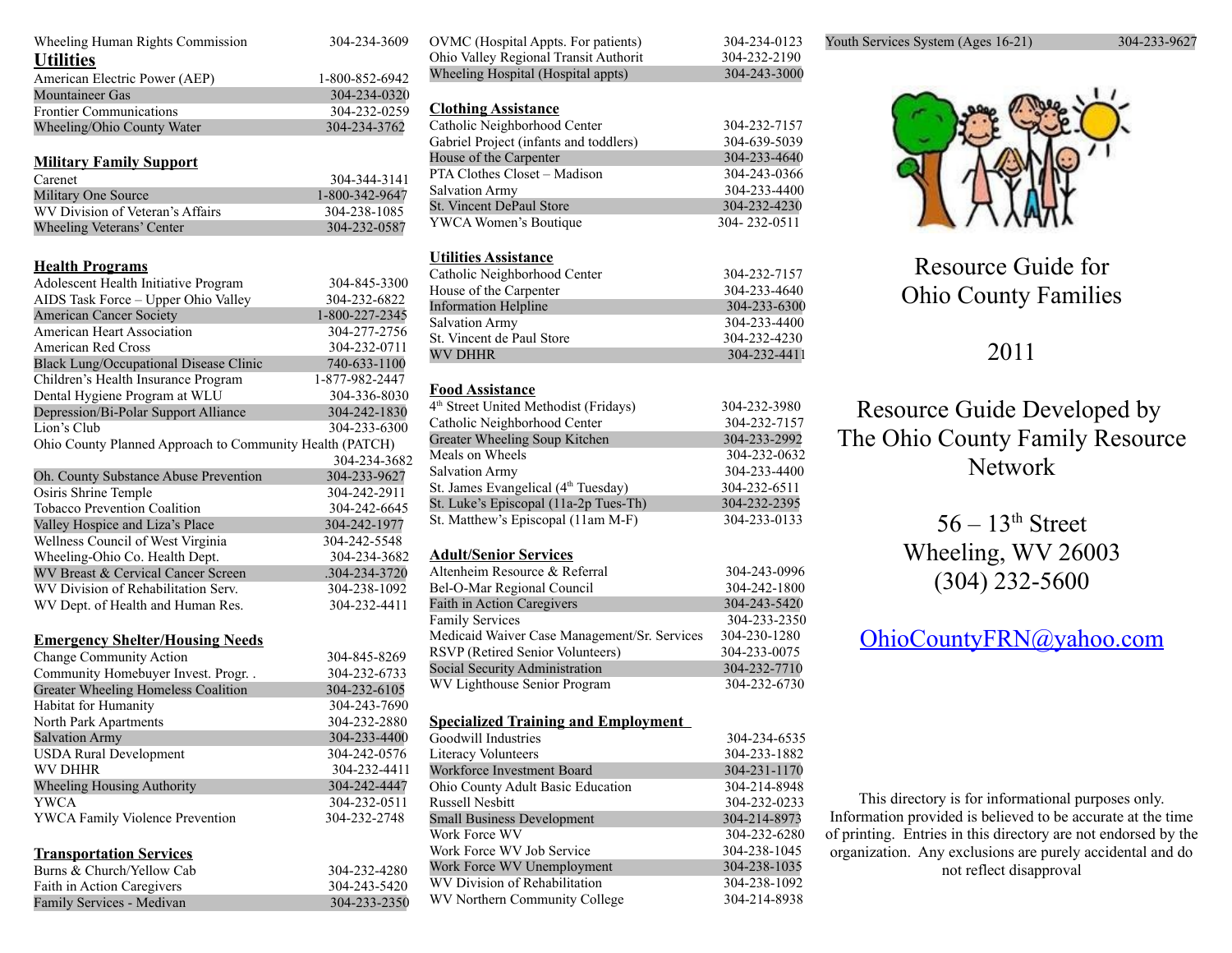# **Ohio County**

## **Public Transportation**

*Ohio Valley Regional Transportation Authority (OVRTA)* 21 South Huron Street Wheeling, WV 26003 **Phone: 304-232-2190** TDD: 1-800-982-8771 Fax: 304-232-0811 Website: [www.ovrta.org](http://www.ovrta.org/)

**Description:** Public bus transportation serving portions of Ohio and Marshall Counties. A fixed route system is used. Main area of service is Wheeling. Coordination with Eastern Ohio Regional Transit Authority (EORTA). Comparable demand responsive van service is also provided.

**Service Area:** Wheeling and Bethlehem in Ohio County, Benwood and McMechen in Marshall County. Also, in coordination with EORTA, which serves portions of Belmont and Jefferson Counties in Ohio. Limited service to the Highlands shopping complex.

**Days and Hours of Operation:** 6:00 a.m. – 6:30 p.m., Monday – Saturday

**Number of Vehicles:** 2 ADA lift equipped vans

- 11 24-passenger ADA lift equipped buses
- 2 27-passenger ADA lift equipped buses
- 2 32-passenger ADA lift equipped buses
- 1 24-passenger ADA lift equipped trolley

## **Specialized Transportation**

*Faith in Action Caregivers, Inc.* 1359 National Road Wheeling, WV 26003 **Phone: 304-243-5420** Fax: 304-243-5983 E-mail: [info@faithinactionwheeling.org](mailto:info@faithinactionwheeling.org) Website: [www.faithinactionwheeling.org](http://www.faithinactionwheeling.org/)

**Description:** Transportation services for seniors and persons with disabilities operating in Ohio and Marshall Counties, WV and Belmont County, OH. Transportation is provided to medical appointments in Pittsburgh, PA and Morgantown as well as local facilities.

**Service Area:** Ohio and Marshall Counties, WV and Belmont County, OH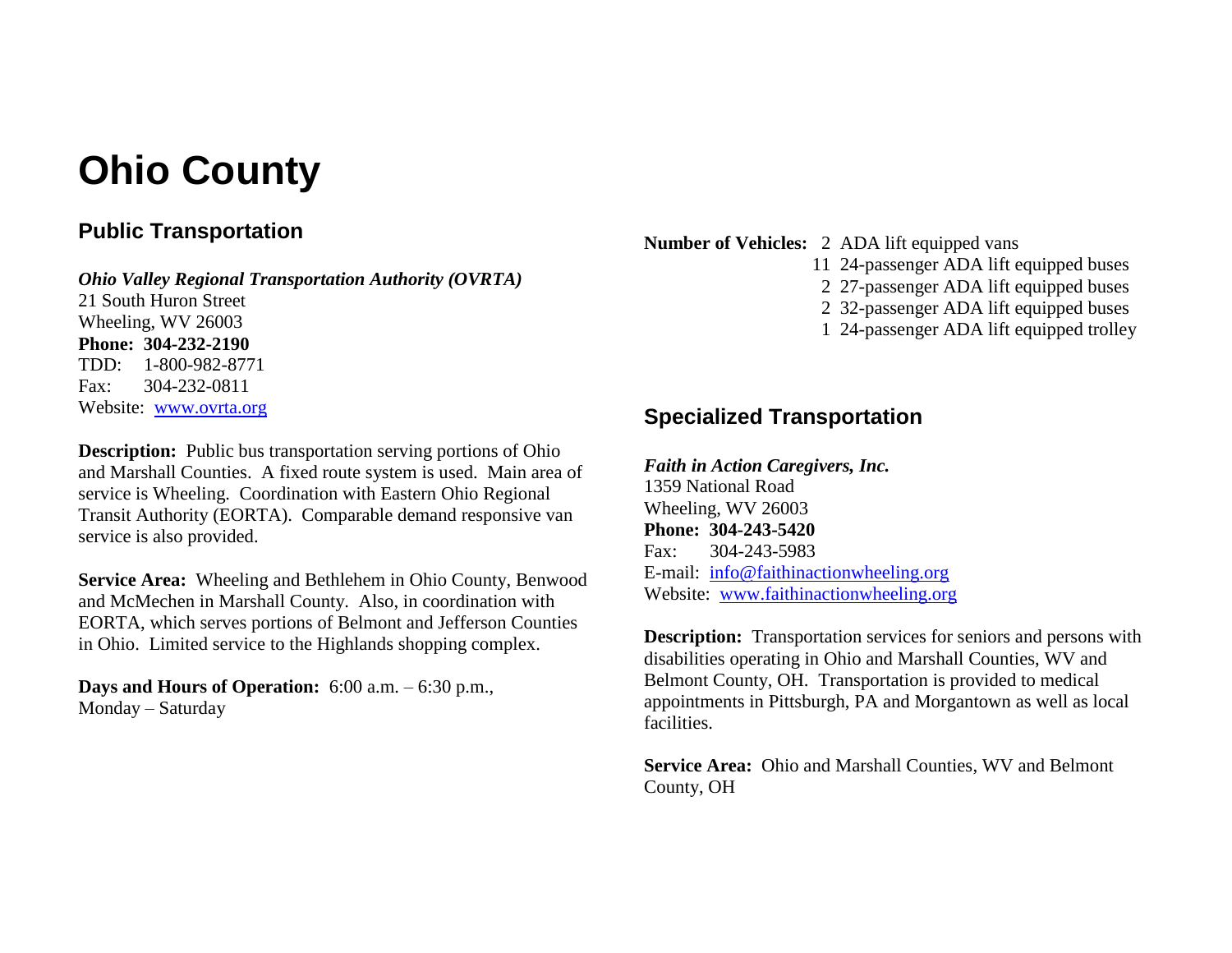# **Ohio County (cont.)**

*Faith in Action Caregivers, Inc. (cont.)*

**Days and Hours of Operation:** any time based on volunteer availability

**Number of Vehicles:** Volunteers using personal vehicles

*Family Service Upper Ohio Valley* 51 Eleventh Street Wheeling, WV 26003 **Phone: 304-232-6730** Fax: 304-233-7237 Email: [agalberth@ovrh.org](mailto:agalberth@ovrh.org)

**Description:** Social Service Agency providing transportation services mainly to senior citizens operating in Ohio County. Nonemergency medical transportation provider.

**Service Area:** Ohio County

**Days and Hours of Operation:** 8:00 a.m. – 2:00 p.m., Monday – Friday

**Number of Vehicles:** 1 ADA lift equipped van 1 ADA mini van 2 15-passenger vans 2 mini vans 1 station wagon

*Northwood Health Systems, Inc.* 111  $19<sup>th</sup>$  Street Wheeling, WV 26003 **Phone: 304-234-3500, ext. 2235** Fax: 304-234-3511

**Description:** Mental Health center providing transportation service provided for clients operating in Marshall, Ohio and Wetzel Counties. Non-emergency medical transportation provider.

**Service Area:** Marshall, Ohio and Wetzel Counties

**Days and Hours of Operation:** 8:00 a.m. – 9:00 p.m., Sunday – Friday; weekends and holidays as needed.

**Number of Vehicles:** 15 mini vans 9 15-passenger vans 4 ADA lift equipped vans

*Russell Nesbitt Services, Inc.* (Mental Health Center) 431 Fulton Street Wheeling, WV 26003 **Phone: 304-232-0233** Fax: 304-233-1177 E-mail: [jfreeland@rns-watch.org](mailto:jfreeland@rns-watch.org) Website: [www.rns-watch.org](http://www.rns-watch.org/)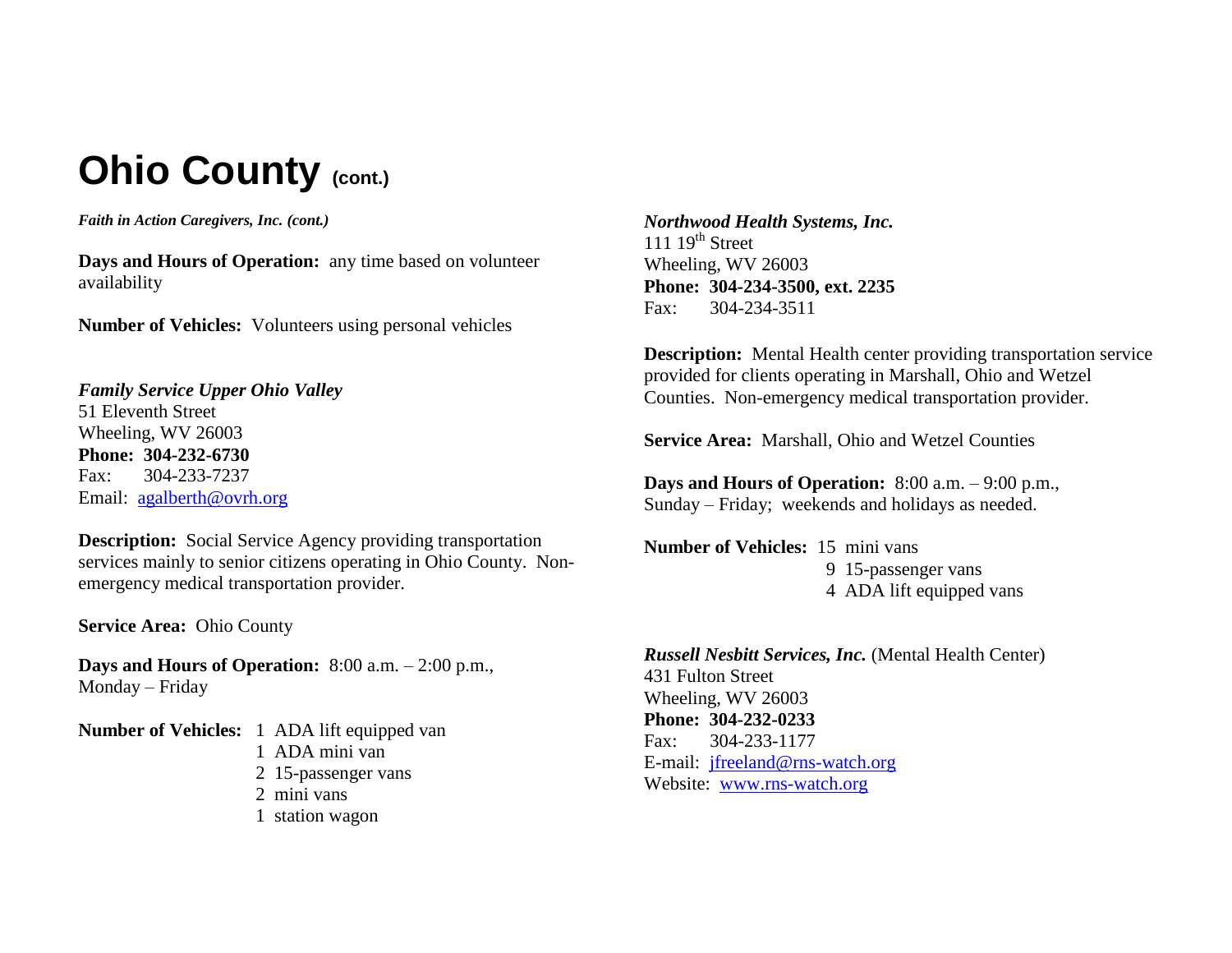# **Ohio County (CONL.)**

*Russell Nesbitt Services, Inc. and WATCH (cont.)*

*Wheeling Area Training Center for the Handicapped, Inc. (W.A.T.C.H.)* (Sheltered Workshop for Russell Nesbitt Services) 2600 Main Street Wheeling, WV 26003 **Phone: 304-232-1750** Fax: 304-232-8134 Email: [lwallace@rns-watch.org](mailto:lwallace@rns-watch.org)

**Description:** Transportation service provided for clients in Ohio, Marshall, and Wetzel Counties. Non-emergency Medicaid transportation provider.

**Service Area:** Ohio, Marshall, and Wetzel Counties

**Days and Hours of Operation:** 7:30 a.m. – 5:00 p.m., Monday – Friday

**Number of Vehicles:** 4 ADA lift equipped vans 11 mini vans 2 cars 3 4-wheel drive vehicles

- 4 trucks
- 1 station wagon

*Tis-n-Bubs Transportation Services* **Phone: 304-367-9301** See Marion County Listing

## **Taxi**

## *Burns & Church Transportation Company*

1916 Main Street Wheeling, WV 26003 **Phone: 304-232-4280** Email: wheelingcab@aol.com

**Description:** Non-emergency Medicaid transportation provider.

**Service Area:** Ohio and Marshall Counties

*Brooke County Cab Company* **Phone: 304-727-4300** See Brooke County Listing